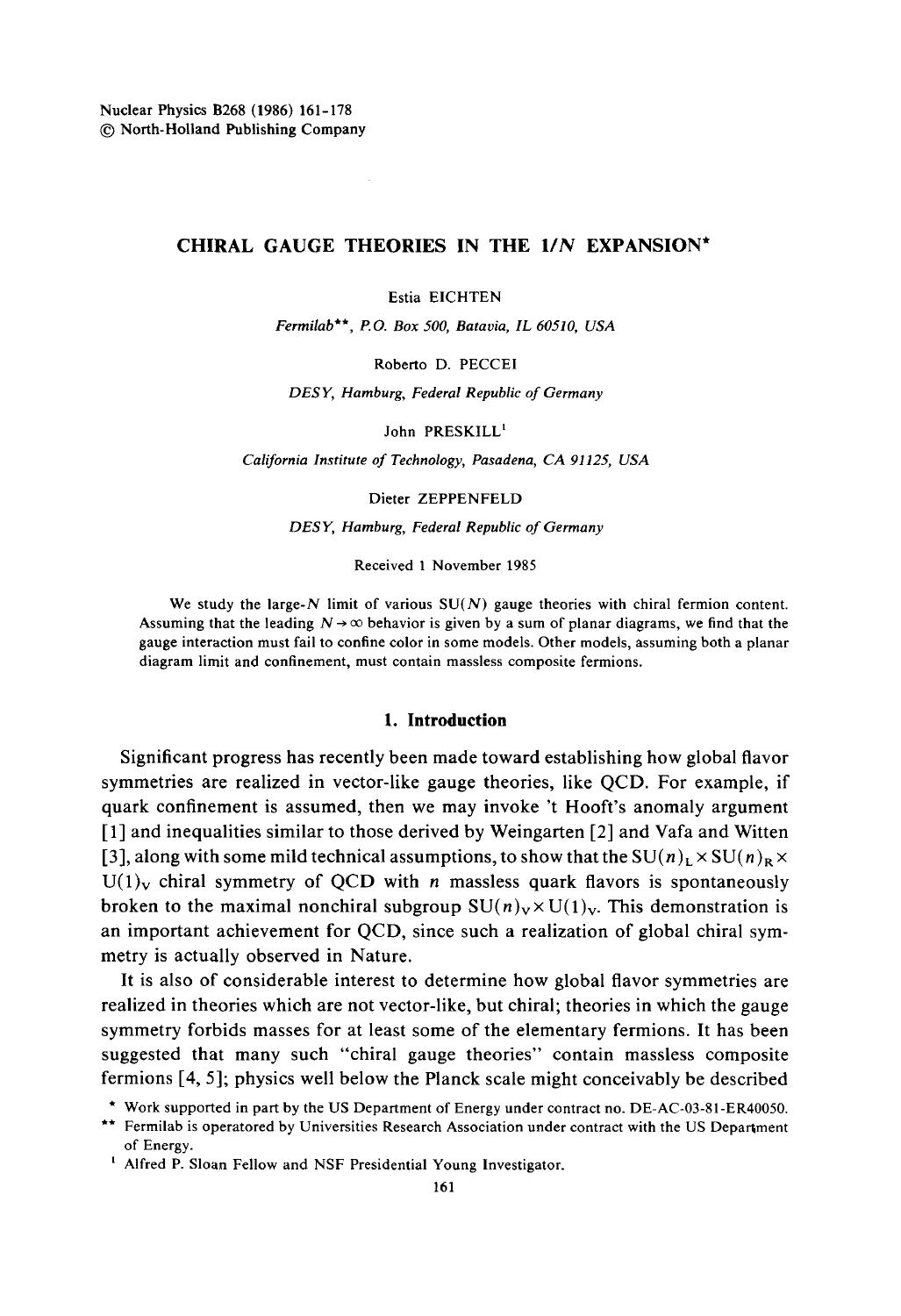by an effective chiral gauge theory in which quarks and leptons are composite and their masses are calculable. Unfortunately, very little is known about the behavior of chiral gauge theories beyond perturbation theory.

The central theoretical problem concerning chiral gauge theories which we wish to address can be formulated as follows: Consider an asymptotically free gauge theory with gauge group G and with massless left-handed Weyl fermions transforming as some complex representation of G. If the fermion representation is reducible, then this theory respects a group  $G_f$  of global flavor symmetries. We wish to know how the  $G_f$  symmetry is realized. This question has two parts:

(i) What subgroup  $H_f$  of  $G_f$  escapes spontaneous symmetry breakdown?

(ii) What is the representation content under  $H_f$  of the massless fermions in the spectrum of the theory?

The massless fermions may be either composite or elementary, for the G gauge interaction may or may not be exactly confining; if, for example, the gauge group G is spontaneously broken to a subgroup H, massless elementary fermions may appear in the spectrum which are H singlets but not G singlets. Indeed, finding the realization of the gauge symmetry is itself a very important dynamical problem.

To determine the realization of the gauge symmetry and global flavor symmetry, we must have some knowledge about the intrinsically nonperturbative physics involved. An important step was taken by 't Hooft [1], who argued that the massless fermions in the spectrum of the theory must obey a remarkable algebraic condition; they must produce the same triangle anomalies for the unbroken flavor group  $H_f$ as the elementary fermions. This reasoning established that massless fermions are a necessary consequence of unbroken chiral symmetry. If there is a generator t of the unbroken flavor group H<sub>t</sub> such that tr  $t^3 \neq 0$ , then there must be physical massless fermions that couple to the associated current. Furthermore, the anomaly condition places constraints on the  $H_f$  representation content of the massless fermions that, in a confining theory, are highly nontrivial, because composite fermions must typically be in different representations of  $H_f$  than the elementary fermions.

The anomaly condition alone, however, does not uniquely determine the realization of the global  $G_f$  symmetry, even if exact confinement is assumed. Further information is needed. In vector-like theories like QCD, this information can be obtained in various ways. As noted earlier, the realization of the chiral symmetry of QCD can be determined, if confinement is assumed, by appealing to the QCD inequalities [2, 3]. Unfortunately, analogous inequalities have not been derived for chiral gauge theories. Nonperturbative information about QCD can also be obtained by doing numerical calculations in lattice gauge theories. But there are technical obstacles which make it difficult even to formulate chiral gauge theories on the lattice. (A possible means of surmounting thes obstacles is discussed by two of us in ref.  $[6]$ .)

Another approach to studying the nonperturbative behavior of QCD is the expansion in  $1/N$ , where N is the number of colors [7]. If quark confinement is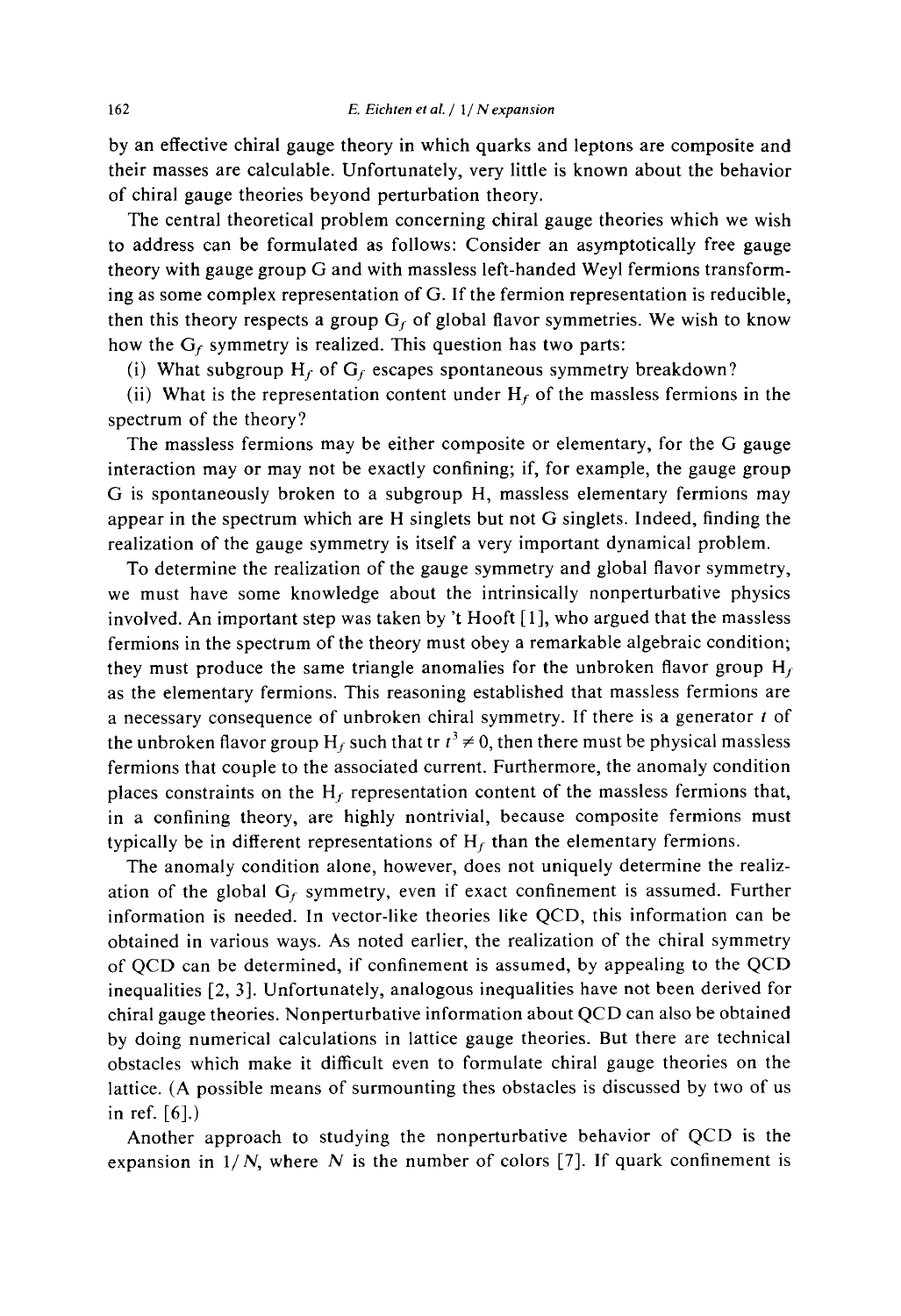assumed to apply in the  $N \rightarrow \infty$  limit, then a surprising number of qualitative features of meson phenomenology can be derived in this approach  $[7-10]$ . The  $1/N$ expansion can also be applied to the problem of finding the realization of global flavor symmetry. Given confinement and some technical assumptions it can be shown, without invoking QCD inequalities, that the chiral symmetry of QCD with *n* massless quarks is spontaneously broken to  $SU(n)_v \times U(1)_v$  in the limit  $N \to \infty$  [11].

Our aim in this paper is to determine, as far as possible, the realization of the global flavor symmetries of various chiral gauge theories in the limit  $N \rightarrow \infty$ . We restrict our attention, of course, to theories which remain asymptotically free as  $N \rightarrow \infty$ ; thus, all fermions lie in one of the irreducible representations S, A, or F (or their complex conjugates) of the gauge group  $SU(N)$ . Here S denotes the symmetric two-index tensor,  $A$  the antisymmetric two-index tensor, and  $F$  the fundamental representation of the group  $SU(N)$ . (In principle, the adjoint representation is also allowed, even though it is real, if we define a chiral gauge theory as one in which masses for *some*, but not necessarily all, of the elementary fermions are forbidden by the gauge symmetry.)

We have reached two main conclusions. First, we have found that, if we assume the existence of an  $N \rightarrow \infty$  limit given by a sum of planar diagrams, and also assume confinement (all physical states are  $SU(N)$  singlets), then there are models which necessarily respect unbroken chiral symmetries, and contain massless composite fermions, in the  $N \rightarrow \infty$  limit. This is the strongest argument we know that massless composite fermions can really exist. The key point is that there will be massless composite fermions unless all global flavor symmetries with anomalies are spontaneously broken. Associated with each spontaneously broken symmetry is a Goldstone boson state which must be able to appear as an intermediate state in cut planar diagrams. But for some chiral symmetries with anomalies, we find that there is no candidate gauge-singlet Goldstone boson available in the  $N \rightarrow \infty$  limit. Thus, the symmetry is unbroken, and there are massless composite fermions.

Our second main conclusion is that there are models in which the two assumptions underlying our first main conclusion are incompatible; either confinement, or the existence of an  $N \rightarrow \infty$  limit dominated by planar diagrams, or both, must fail. In these models, there are chiral symmetries with anomalies for which neither a candidate gauge-singlet Goldstone boson nor a candidate multiplet of massless gauge-singlet composite fermions occurs in the cut planar diagrams. Thus, no possible realization of these symmetries is consistent with our assumptions. In previous papers [12, 13], we have considered realizations of the global flavor symmetries of such models that are consistent with confinement, at the expense of the existence of a conventional large- $N$  limit. It actually seems more plausible to us, though, that confinement is the incorrect assumption, and that the gauge symmetry is realized in a Higgs or Coulomb mode.

Although our second main conclusion may appear at first to undercut the assumptions which were the basis of our first main conclusion, such is not really the case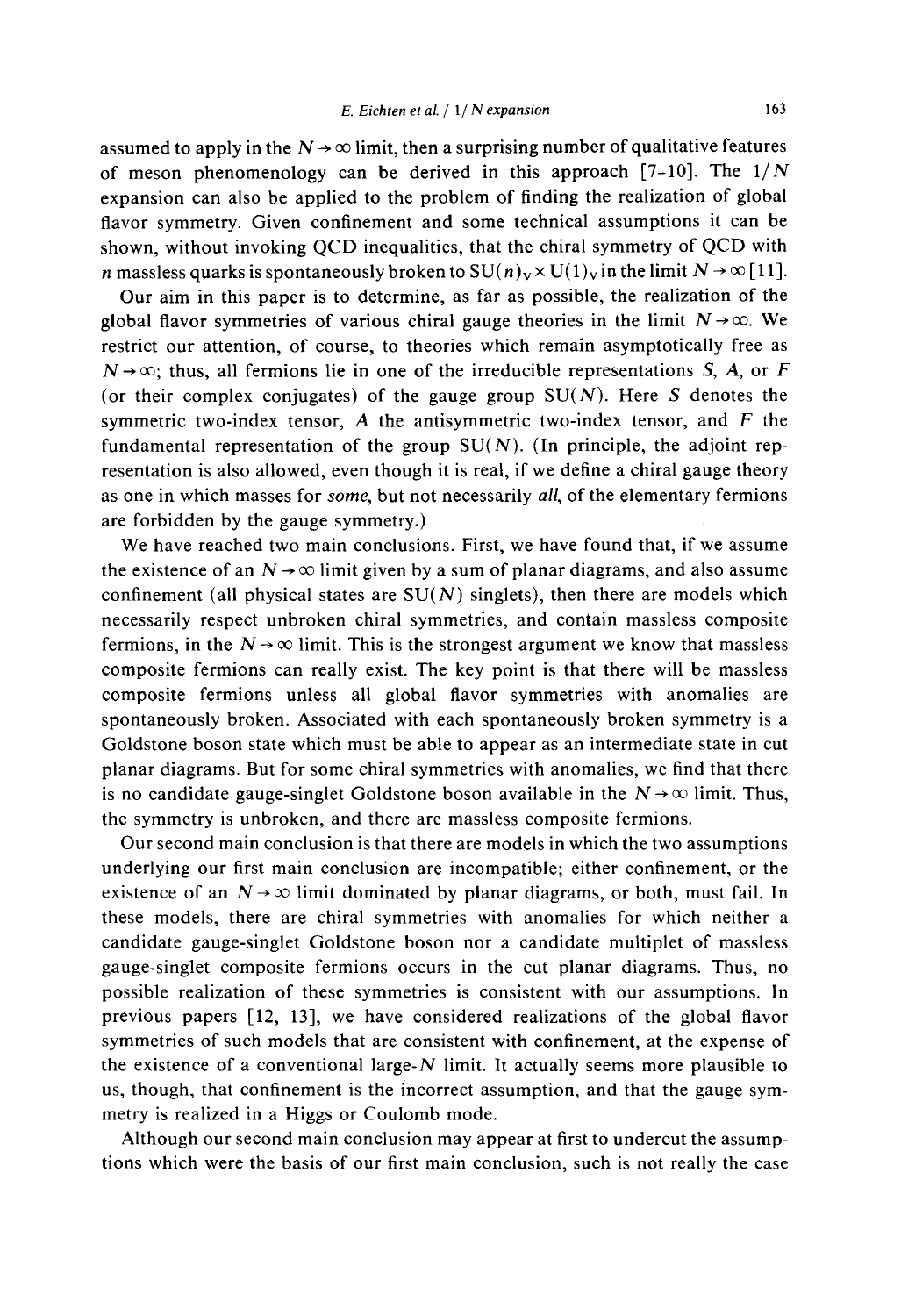(as we will argue in the concluding section). Rather, our second conclusion provides the strongest argument known to us that there are some chiral gauge theories which break their own gauge symmetry. And our first conclusion provides highly persuasive evidence that certain other chiral gauge theories really do contain massless composite fermions.

In sect. 2, the  $N \rightarrow \infty$  limit of QCD is reviewed. Chiral gauge theories which are likely to contain massless composite fermions are analyzed in sects. 3 and 4, and a nonconfining chiral gauge theory is discussed in sect. 5. Sect. 6 contains our conclusions.

#### 2. The vector-like case

Before turning to examples of chiral gauge theories, let us briefly review the analysis of the large- $N$  behavior of QCD, a vector-like theory.

OCD is an  $SU(N)$  gauge theory coupled to left-handed Weyl fermions (quarks) that, in the notation introduced earlier, transform under the  $SU(N)$  (color) group as

$$
n(F+\bar{F})\tag{2.1}
$$

here F signifies the fundamental representation of  $SU(N)$  and  $\bar{F}$  its conjugate. The  $1/N$  expansion is carried out with  $g^2N$  fixed and taken to be order one, where g is the conventionally normalized gauge coupling.

Counting the powers of  $N$  associated with a given Feynman diagram is facilitated by 't Hooft's double line notation [7], in which the  $SU(N)$  gauge theory is approximated by a  $U(N)$  gauge theory, and gluons are represented by two lines of opposite orientation, each carrying an index which runs from 1 to  $N$ . (See fig. 1.) In this notation, each closed "index loop" of a diagram indicates a factor of N.

With every connected vacuum bubble diagram, we may associate a twodimensional surface, regarding each index loop as a face of the surface, each gluon propagator as an edge where two faces meet, and each quark propagator as an edge where only one face ends, part of the boundary of the surface. A graph with  $F$ faces, E edges, and V vertices carries F powers of N and  $L-1 = E - V$  powers of  $g^2$ , where L is the number of loops contained in the diagram (that is, the number



Fig. 1. Propagators and vertices in the "double-line" notation.

164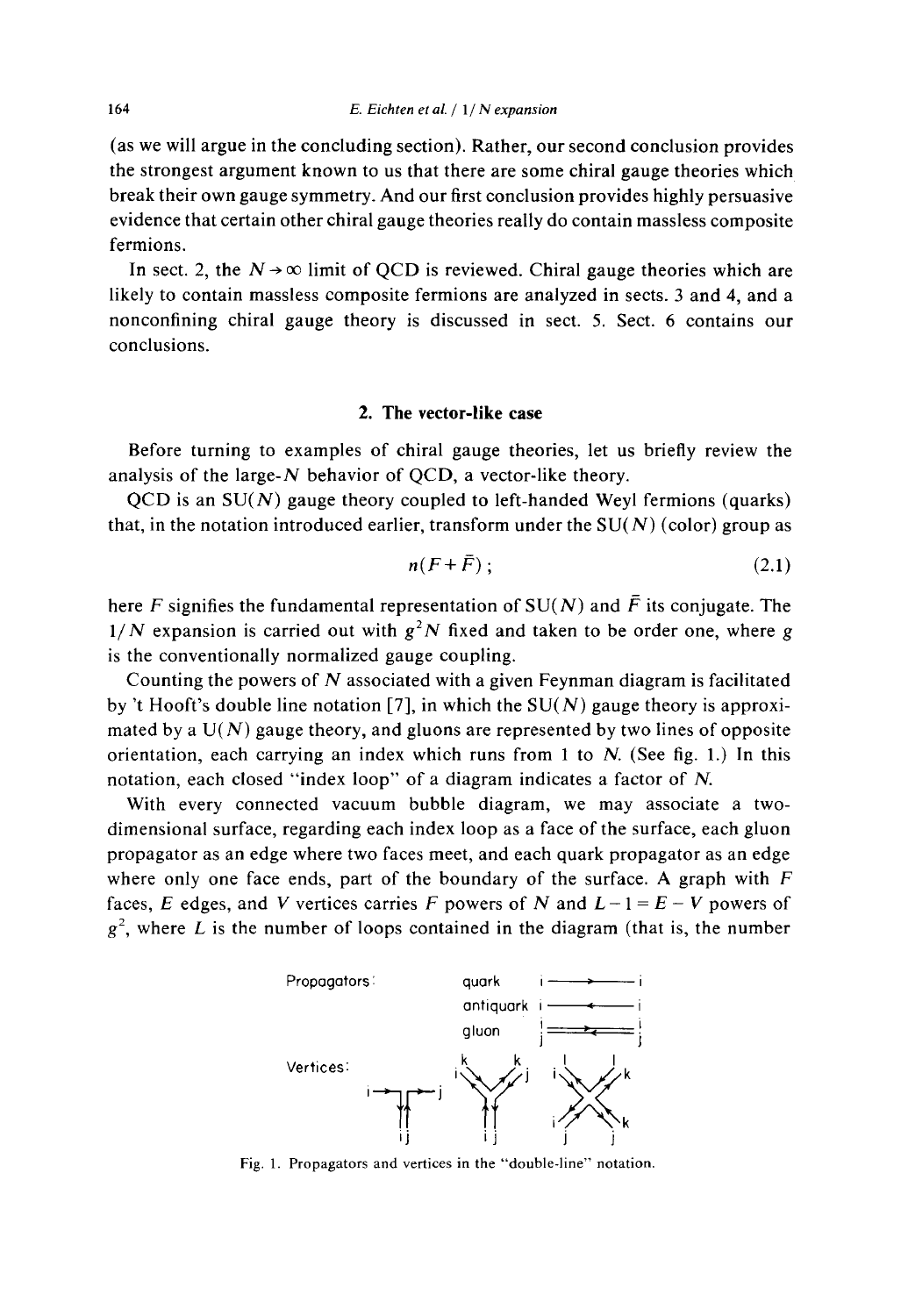of independent momentum integrals, not the number of index loops). Thus, this graph scales like

$$
\text{graph} \sim N^{F-E+V} (g^2 N)^{E-V}.\tag{2.2}
$$

With  $g<sup>2</sup>N$  considered of order one, we see that the number of powers of N carried by the graph turns out to be a topological invariant of the surface on which the graph can be drawn, the Euler characteristic  $\chi = F - E + V$ . By a well-known theorem of topology, we obtain  $\chi = 2 - 2H - B$ , and

$$
\text{graph} \sim N^{2-2H-B},\tag{2.3}
$$

where  $H$  is the number of "handles" on the surface and  $B$  is the number of "holes" or boundaries, that is, the number of quark loops. Evidently, in the  $N \rightarrow \infty$  limit with  $g^2N$  fixed, the "planar" vacuum diagrams dominate; these are the diagrams containing no quark loops which can be drawn on a sphere, without any crossing of gluon lines. The contribution due to graphs with one quark loop is suppressed by one power of  $1/N$ ; "nonplanar" gluon exchanges are suppressed by  $1/N^2$ .

It has not yet proved possible to sum the planar diagrams and determine the leading contribution in the  $1/N$  expansion. But a surprising number of qualitative properties of the  $N \rightarrow \infty$  limit can be extracted if we make the plausible assumption that color is confined in this limit; that is, that all physical states are color singlets  $[7-10]$ . The physics of the theory can then be probed with Green functions of gauge-invariant composite operators. For example, consider

$$
M_{ab} = \frac{1}{\sqrt{N}} \sum_{i} \bar{F}_{ia} F_{b}^{i} , \qquad (2.4)
$$

a generic color singlet meson operator, appropriately normalized to couple with strength of order one to a color-singlet state. (The index *i* is color index running from 1 to  $N$ ,  $a$  and  $b$  are flavor indices, and spin indices have been contracted in an unspecified way.) The leading diagrams as  $N \rightarrow \infty$  contributing to the connected  $k$ -point function for M have one quark loop which is the boundary of the graph, and are of order  $N^{1-k/2}$ . It follows that, in the leading order of the  $1/N$  expansion. the operator  $M$  couples only to one-meson states, and that the mesons are noninteracting [7, 10]. The leading k-meson scattering amplitude, of order  $N^{1-k/2}$ , is a sum of pole terms (tree graphs). This analysis is readily extended to incorporate glueball states (the k-meson, *l*-glueball amplitude is of order  $N^{1-k/2-l}$  for  $k \neq 0$ ,  $N^{2-l}$  for  $k=0$ ) and one concludes that QCD becomes, in the  $N \rightarrow \infty$  limit, a theory of an infinite number of noninteracting zero-width mesons and glueballs. (The number of states must be infinite, in order for the Green functions to behave at large momentum as predicted by renormalization-group-improved perturbation theory.)

While the conclusion that  $M$  couples only to one-particle states follows from just the scaling properties as  $N \rightarrow \infty$  of the M Green functions, it is instructive to note that this conclusion is reinforced by an argument based on the structure of the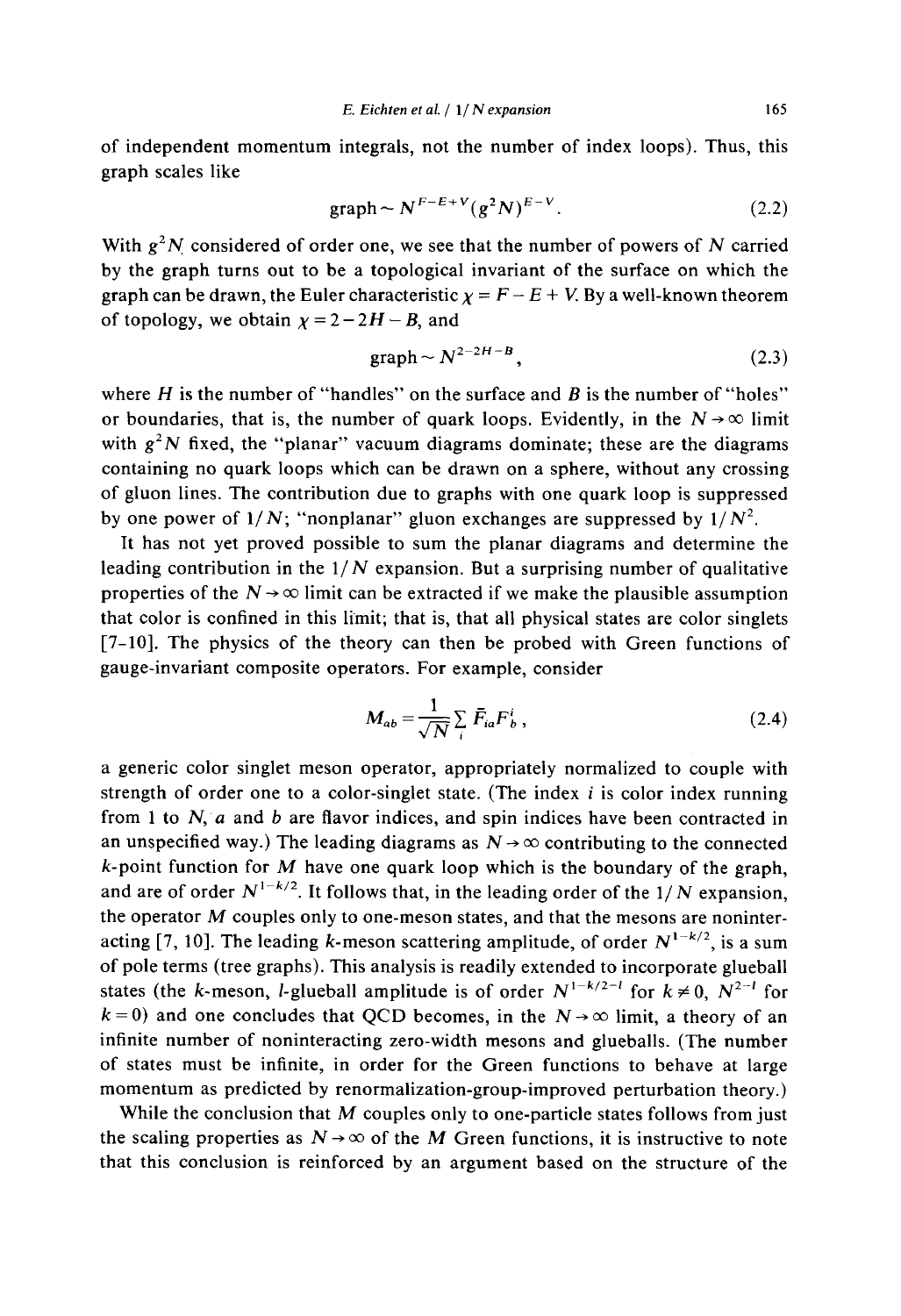planar diagrams [8, 9]. Whenever a planar diagram is cut, the intermediate state that occurs contains a quark-antiquark pair and some number of gluons with color indices contracted as

$$
\bar{F}_{i_1}A^{i_1}{}_{i_2}A^{i_2}{}_{i_3}\cdots A^{i_{m-1}}{}_{i_m}F^{i_m}.
$$
 (2.5)

(See fig. 2.) This state consists of a single system of color-singlet particles; it cannot be split into two or more color-singlet states. Thus, if color is confined, the intermediate state must be a perturbative approximation to a one-particle state, not a multiparticle state. One concludes again that  $M$  couples only to one-particle states in the  $N \rightarrow \infty$  limit.

In the  $N \to \infty$  limit, OCD with *n* massless quark flavors has a  $U(n)$ <sub>1</sub> ×  $U(n)_R$ global flavor symmetry. (The effects of the axial anomaly are not felt until the next-to-leading order in the  $1/N$  expansion.) If confinement is assumed, it immediately follows that this symmetry must be spontaneously broken to an anomaly-free subgroup [11]. The 't Hooft anomaly condition requires that, if there is a flavor symmetry generator that has an anomaly and is not spontaneously broken, then the corresponding current must couple to a pair of massless fermions. But, in the  $N \rightarrow \infty$ limit, assuming confinement, all quark bilinears couple only to one-meson states.

That the unbroken symmetry is actually the diagonal  $U(n)_v$  can be inferred from a few additional mild assumptions (and without invoking QCD inequalities). The pattern of symmetry breakdown is characterized by a nonzero value for some gauge-invariant parameter, or "condensate." Since all mesons are quark-antiquark states, any Goldstone bosons are such states, and the condensate, to which Goldstone bosons must couple, may be regarded as a quark bilinear. The value of the condensate is determined by minimizing some potential, obtained by summing an infinite number of connected planar diagrams. But each diagram contains a single quark loop, so the potential can be written as a sum of terms, each involving a single quark flavor. The potential is minimized by minimizing it for each quark flavor separately, and therefore the minimum retains the  $U(n)_{V}$  flavor symmetry. We conclude that the maximal nonchiral flavor symmetry,  $U(n)_v$ , is unbroken [11].



Fig. 2. A typical cut through a planar diagram that contributes to the meson two-point function, in the "double-line" notation.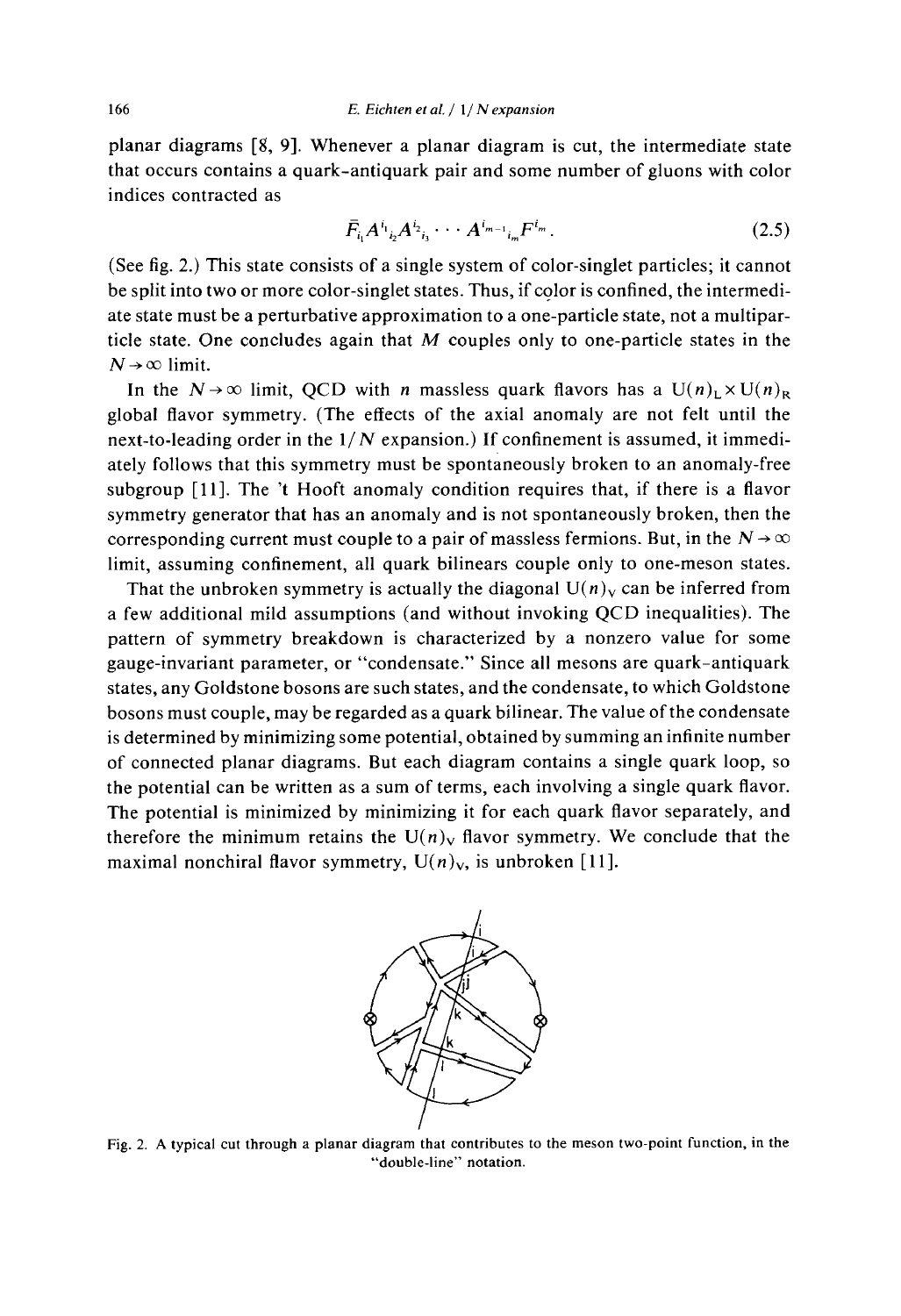A similar conclusion can be obtained by appealing to QCD inequalities, provided, again, that confinement is assumed. According to 't Hooft's anomaly argument [1], there must be massless fermions coupling to the axial flavor current if the associated flavor symmetries are not spontaneously broken. If all physical states are colorsinglets, then these massless fermions cannot be quarks; they are baryons. But rigorous inequalities similar to those derived by Weingarten [2] and Vafa and Witten [3] show that the lightest pseudoscalar meson (the pion) is no heavier than the lightest baryon. Thus, the pion must be massless, and, barring the possibility that  $f_{\pi}$  "accidentally" vanishes, it is a Goldstone boson. The SU(n)<sub>L</sub>×SU(n)<sub>R</sub>×U(1)<sub>V</sub> chiral symmetry is therefore spontaneously broken, and QCD inequalities can be invoked to determine that the unbroken symmetry must be  $SU(n)_V \times U(1)_V$  [3]. This argument is readily generalized to show that, in vector-like gauge theories, global flavor symmetries are always spontaneously broken to maximal nonchiral subgroups.

Although the argument based on QCD inequalities applies for any  $N$ , we find the argument based on the  $1/N$  expansion more useful for our purposes, because it is more easily generalized to chiral gauge theories.

If the  $N \rightarrow \infty$  limit is taken with the number *n* of quark flavors held fixed, then OCD becomes a theory of an infinite number of noninteracting zero-width mesons and glueballs. But it is also interesting to consider the  $N \rightarrow \infty$  limit with  $n/N$  held fixed; that is, with the number of quark flavors of order  $N$  [8]. In fact, we will see later that the meson phenomenology of some chiral gauge theories resembles that of QCD with order N flavors.

For  $n/N$  of order one, a typical diagram contributing in leading order to the connected  $k$ -point Green function for the meson operator  $M$  is planar, but contains many fermion loops; all the  $M$  insertions occur on a single loop, which may be taken to be the edge of the diagram (see fig. 3). The color factor  $1/N$  associated with a fermion loop is compensated by the  $n$ -fold flavor degeneracy of the loop.

The same counting as before shows that the k-meson amplitude is of order  $N^{1-k/2}$ . But the mesons nonetheless acquire finite widths. The rate for the decay of a meson resonance into  $k-1$  mesons is of order one, because the order  $N^{k-2}$  flavor degeneracy of the final meson state compensates for the smallness of the amplitude. (See fig. 4a.) Only the massless mesons, the Goldstone bosons of the spontaneously broken flavor symmetry, are exactly stable, and these mesons are noninteracting. (The



Fig. 3. A typical planar diagram that contributes to a many-meson amplitude if the number of quark flavors is of order N. Solid lines are quarks and wavy lines are gluons.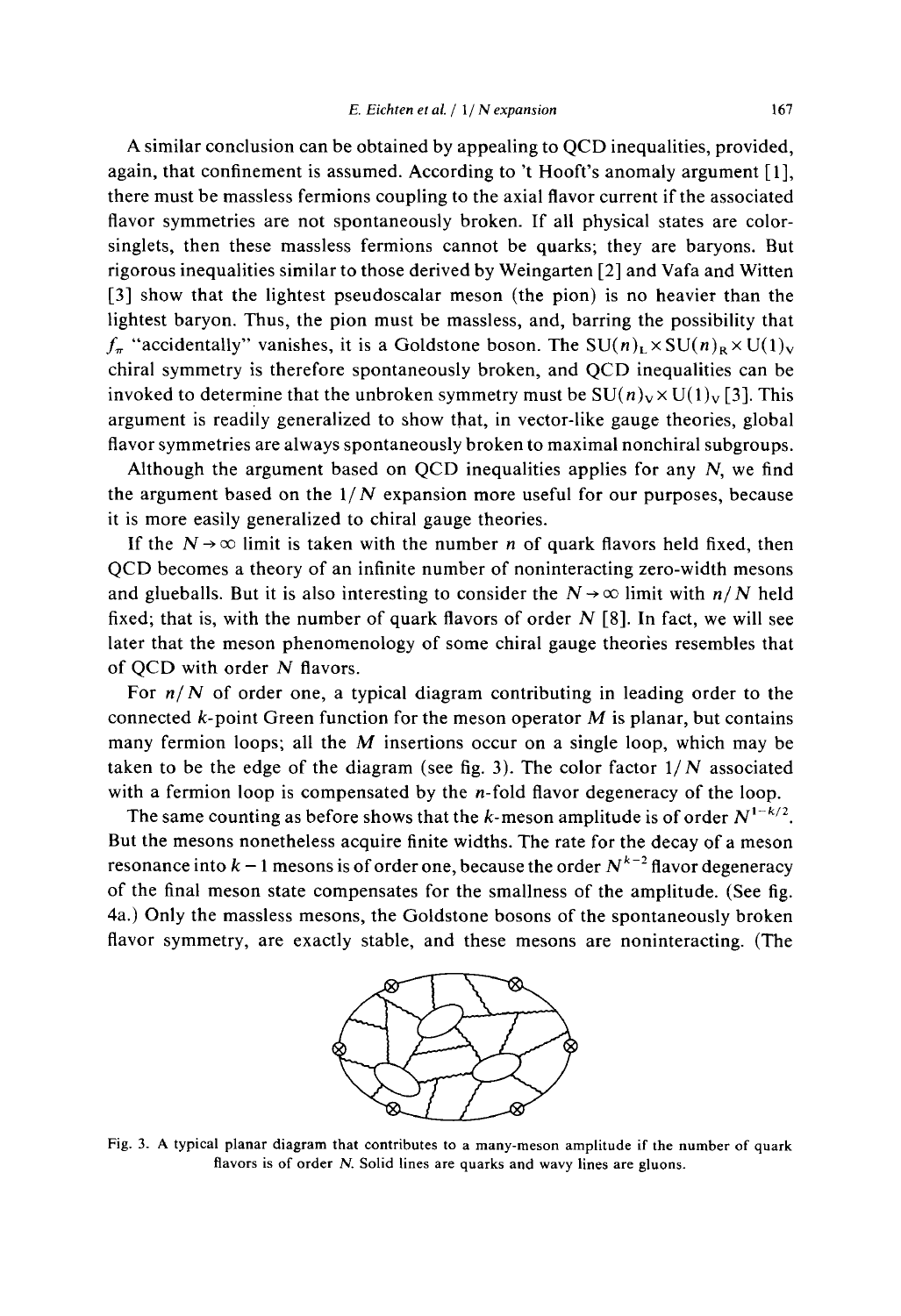

Fig. 4. Typical diagrams contributing to the decay amplitudes of (a) mesons and (b) glueballs. The indices a, b, c denote quark flavors,

two-meson total cross section is of order  $1/N$ .) If  $n/N$  is small but nonzero [8], then there is an infinite tower of meson resonances with typical widths of order  $n/N$ , and a tower of glueball states with typical widths of order  $(n/N)^2$  (fig. 4b).

In the  $N \rightarrow \infty$  limit of QCD with  $n/N$  of order one, the flavor symmetry is  $SU(n)$ <sub>I</sub> ×  $SU(n)$ <sub>R</sub> ×  $U(1)$ <sub>V</sub>; the effects of the axial anomaly cannot be ignored. Although quark loops are unsuppressed for  $n/N$  of order one, it is still true that quark bilinears do not couple to baryon-antibaryon pairs in the  $N \rightarrow \infty$  limit; they couple only to multi-meson states. We may therefore conclude as before, if confinement is assumed, that the global flavor symmetry must be spontaneously broken to an anomaly-free subgroup. However, because connected graphs with many fermion loops occur, we cannot argue as before, without invoking QCD inequalities, that the diagonal subgroup  $SU(n)_V \times U(1)_V$  must be unbroken.

### 3. A chiral gauge theory with massless composite fermions

As a first example of a chiral gauge theory, we consider a model with gauge group  $SU(N)$  and left-handed Weyl fermions transforming under  $SU(N)$  as the representation

$$
S + (N+4)\bar{F}, \tag{3.1}
$$

a symmetric tensor and  $(N+4)$   $\overline{N}$ 's. The number  $N+4$  is chosen to cancel the  $SU(N)$  gauge anomaly.

This model respects a global flavor symmetry

$$
G_f = SU(N+4) \times U(1) ; \qquad (3.2)
$$

the SU(N+4) mixes the different  $\bar{F}$  flavors, and the U(1) is that combination of S number and  $\bar{F}$  number, with charges

$$
Q_S = N + 4, \t Q_F = -(N + 2), \t (3.3)
$$

which survives in the presence of  $SU(N)$  instantons. We would like to determine how this symmetry is realized in the  $N \rightarrow \infty$  limit, assuming exact confinement.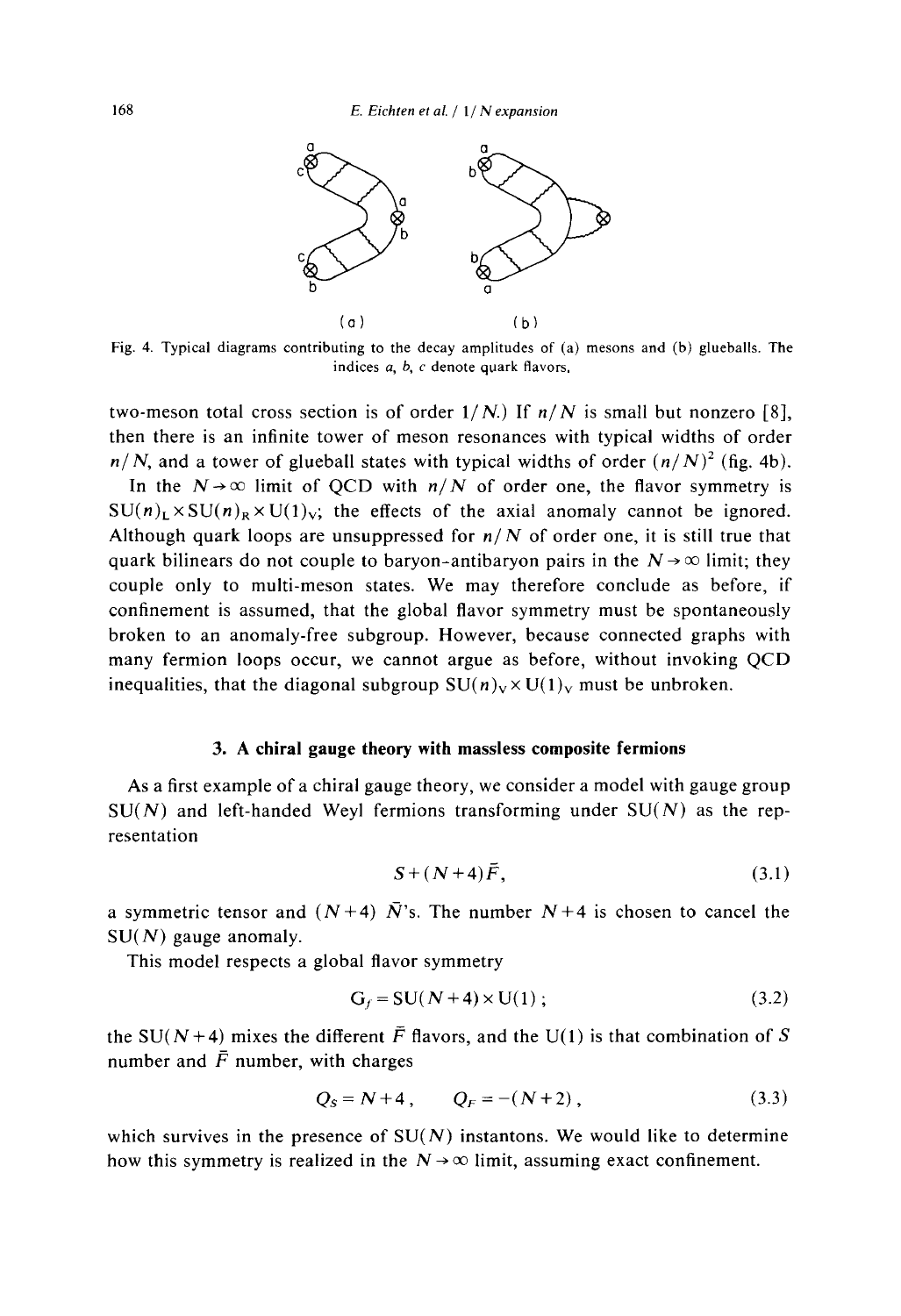The  $N \rightarrow \infty$  limit is dominated by planar diagrams, but both S loops and  $\bar{F}$  loops are unsuppressed. The  $S$  propagator, like the gluon propagator, carries two color indices, and the color factor  $1/N$  associated with an  $\bar{F}$  loop is compensated by the  $(N+4)$ -fold flavor degeneracy. Thus, the meson phenomenology of this model resembles that of QCD with order N flavors, discussed in the last section. There are glueball resonances and meson resonances coupling to the bilinears  $\bar{F}^{\dagger} \bar{F}$  and  $S^{\dagger} S$ , but all but the lightest states can decay into light  $\bar{F}^{\dagger} \bar{F}$  mesons at a finite rate. All meson and glueball scattering cross sections vanish in the  $N \rightarrow \infty$  limit.

In its "baryon" phenomenology, however, this model departs greatly from the behavior of QCD. There are composite fermions with the quantum numbers of

$$
B_{ab} = \bar{F}_{ia} S^{ij} \bar{F}_{jb} \,, \tag{3.4}
$$

which are not decoupled from the meson physics. (Here  $i, j$  are color indices running from 1 to N, and a, b are flavor indices running from 1 to  $N+4$ .) The intermediate states  $BB^{\dagger}$  can occur in cut planar diagrams (fig. 5). Thus, meson and glueball resonances can decay into the *BB'* channel with rates of order one. If there are massless baryons (and there are - see below) we expect all mesons and glueballs with nonzero mass to have finite widths for  $N \rightarrow \infty$ ; the only stable particles in the spectrum of the theory are the massless baryons, and the massless mesons, if any. Excited baryon resonances can decay to the massless baryons by emission of  $\bar{F}^{\dagger}\bar{F}$ mesons. And the baryons are noninteracting; all scattering amplitudes vanish in the  $N \rightarrow \infty$  limit.

To see that the spectrum of this theory really contains massless composite fermions (assuming confinement), we now consider the realization of the global  $G_f$  symmetry. If the  $G_f$  symmetry is completely unbroken, then there are four flavor anomaly conditions which must be satisfied - there are  $SU(N+4)^3$ ,  $SU(N+4)^2U(1)$ ,  $U(1)^3$ , and  $U(1)$  ("gravitational" [14]) anomalies. All four conditions impose nontrivial constraints on the flavor quantum numbers of the massless composite fermions, but they admit a remarkably simple solution [5]. A state coupling to the operator  $B_{ab}$ ,



Fig. 5. A cut planar diagram in which a "baryon-antibaryon" intermediate state appears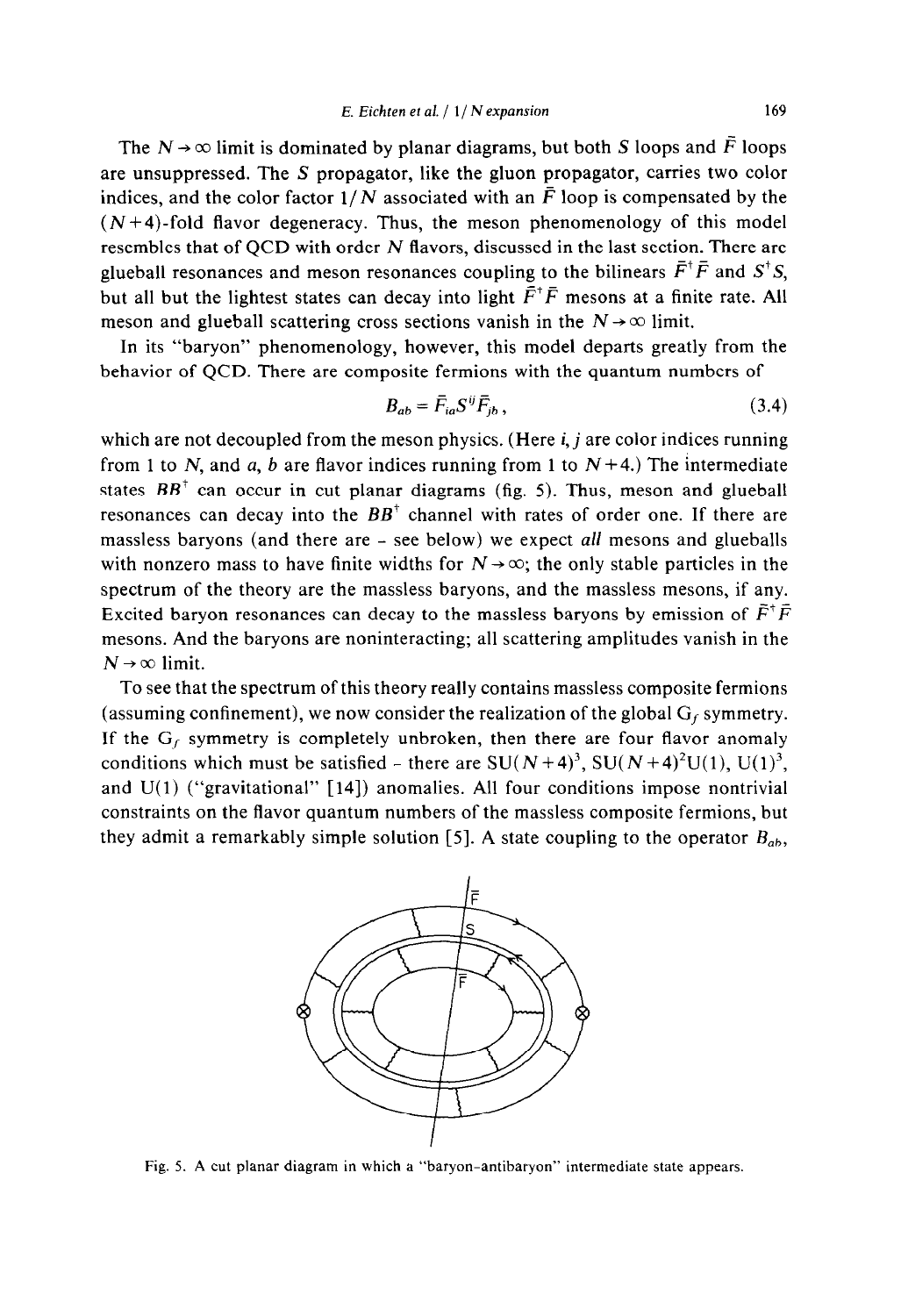antisymmetrized in its flavor indices, has U(1) charge  $Q_B = -N$ , and is readily found to produce flavor anomalies which match those of the elementary fermions S and  $\overline{F}$ .

This solution to the anomaly conditions is so natural and appealing that it is very tempting to conjecture that the  $G_f$  symmetry is actually realized in this way, that  $G_f$  is completely unbroken and that there are  $\frac{1}{2}(N+4)(N+3)$  massless fermions transforming as the antisymmetric tensor representation of flavor  $SU(N+4)$ , with  $U(1)$  charge  $Q = -N$ . In fact, if we assume confinement and the existence of an  $N \rightarrow \infty$  limit dominated by planar diagrams, we can reach a conclusion nearly this strong. The point is that, in the  $N \rightarrow \infty$  limit, the global U(1)<sub>0</sub> symmetry cannot be spontaneously broken, and the only composite fermions in the spectrum have  $U(1)$ charge  $Q = -N$ . Since the U(1)<sup>3</sup> and U(1) anomalies are  $-\frac{1}{2}N^3(N+4)(N+3)$  and  $-\frac{1}{2}N(N+4)(N+3)$  respectively, we know that  $\frac{1}{2}(N+4)(N+3)$  of the fermions must be massless.

To argue that the  $U(1)_{O}$  symmetry remains unbroken, we consider candidate order parameters which could signal the spontaneous breakdown of this symmetry. If a gauge-invariant operator with nontrivial flavor quantum numbers condenses, then there must be a Goldstone boson which couples to the condensate, and appears in the spectrum of the theory. (That is the Goldstone boson couples to the "imaginary" part of the operator whose "real" part condenses.) Thus, if an operator is to condense in the  $N \rightarrow \infty$  limit, we demand that a state with the quantum numbers of that operator appears in the cut planar diagrams. This requirement, along with confinement (the operator which condenses must be a gauge-singlet), greatly restricts the possible realizations of the flavor symmetry.

The key feature of the cut planar diagrams is that, along the cut, an index line pointing out through the cut is always followed by one pointing in. It is thus easy to see that the only color singlet states with  $U(1)_{O}$  charge that can occur in the cut planar diagrams are the baryon state B, the antibaryon  $B^{\dagger}$ , and multibaryon states constructed from them. Furthermore, while a baryon-antibaryon state  $BB^{\dagger}$  can occur, a two-baryon state  $BB$  cannot (fig. 6). (We should not expect  $BB$  to condense anyway, because the baryons are noninteracting.) We conclude that, if the only allowed condensates are Lorentz-singlet gauge-singlet operators which appear as intermediate states in cut planar diagrams, then there is no candidate condensate to break the  $U(1)<sub>O</sub>$  symmetry; this symmetry must be unbroken.

As we have noted, the unbroken  $U(1)_0$  symmetry ensures the existence of  $\frac{1}{2}(N+4)(N+3)$  massless composite fermions. But we cannot argue that the SU(N + 4) flavor symmetry is unbroken, however plausible this may seem, without making further assumptions. Confinement and the existence of an  $N \rightarrow \infty$  limit dominated by planar diagrams do not, in principle, exclude the possibility that an operator with the flavor quantum numbers of  $\bar{F}^{*a}\bar{F}_b$  condenses. (A Lorentz-singlet operator with this stucture is, for example,  $\bar{F}^{\dagger} \gamma_{\mu} \bar{F} D_{\nu} G^{\mu \nu}$ , where G is the gluon field.) It is even possible for several such condensates, misaligned, to break the  $SU(N+4)$ symmetry completely.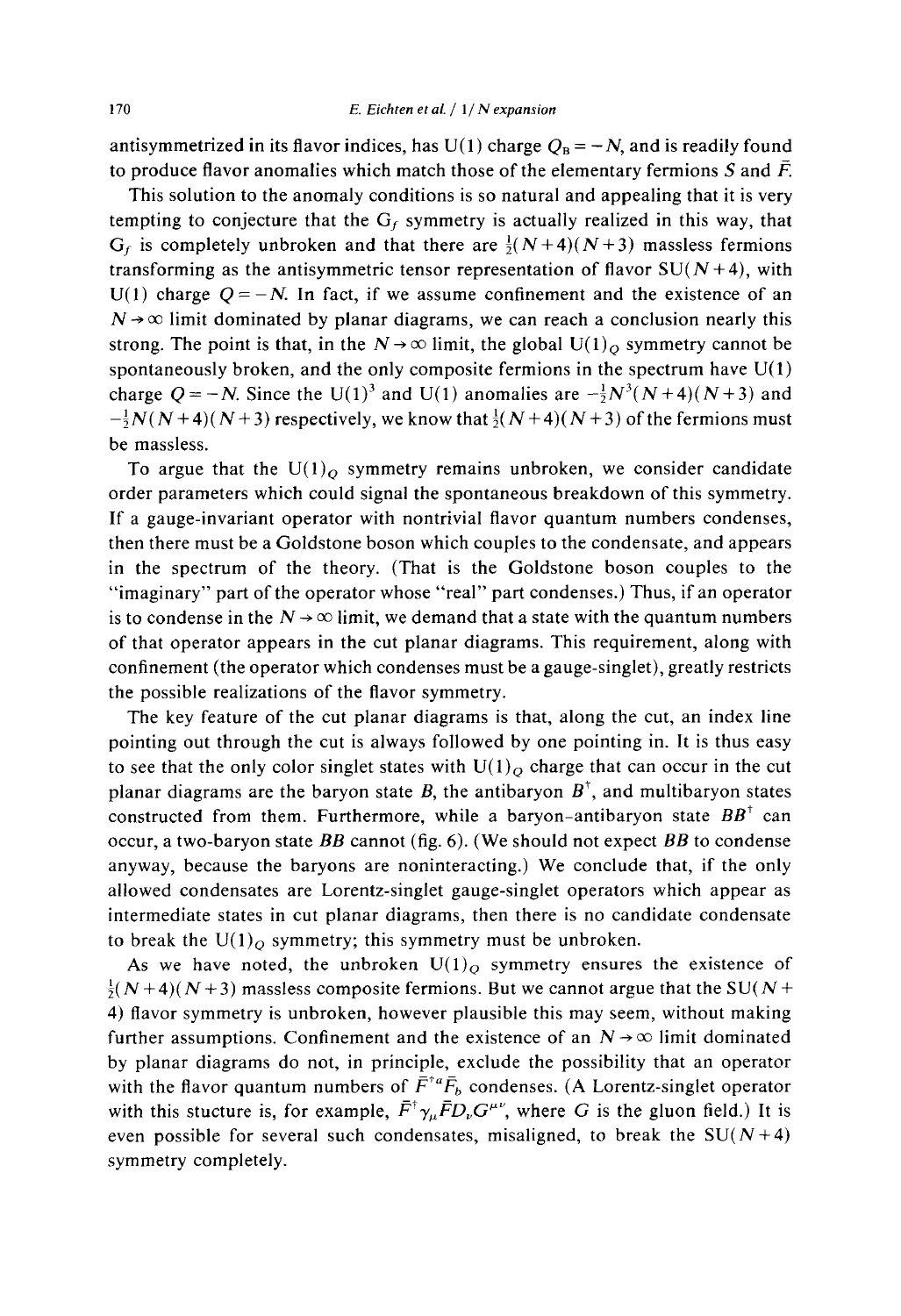

Fig. 6. A cut diagram in which the intermediate state  $BBB^{\dagger}B^{\dagger}$  appears. This diagram is nonplanar and is suppressed by  $1/N^2$ .

Arguments identical to those above can be used to show, assuming confinement, that an  $SU(N)$  gauge theory with fermions transforming as

$$
A\!+\!(N\!-\!4)\bar{F}
$$

contains  $\frac{1}{2}(N-4)(N-3)$  massless composite fermions in the limit  $N \rightarrow \infty$ .

# 4. More examples

In this section, we investigate the behavior of several more chiral gauge theories in the  $N \rightarrow \infty$  limit. We assume, as before, that the gauge interaction is exactly confining.

### 4.1. THE BARS-YANKIELOWICZ MODEL

Bars and Yankielowicz [15] proposed a generalization of the model discussed in sect. 3. Their model is an  $SU(N)$  gauge theory with left-handed Weyl fermions transforming under  $SU(N)$  as the representation

$$
S + (N+4)\bar{F} + n(\bar{F} + F) ; \qquad (4.1)
$$

that is, the same representation as before, except for a vector-like piece appended on.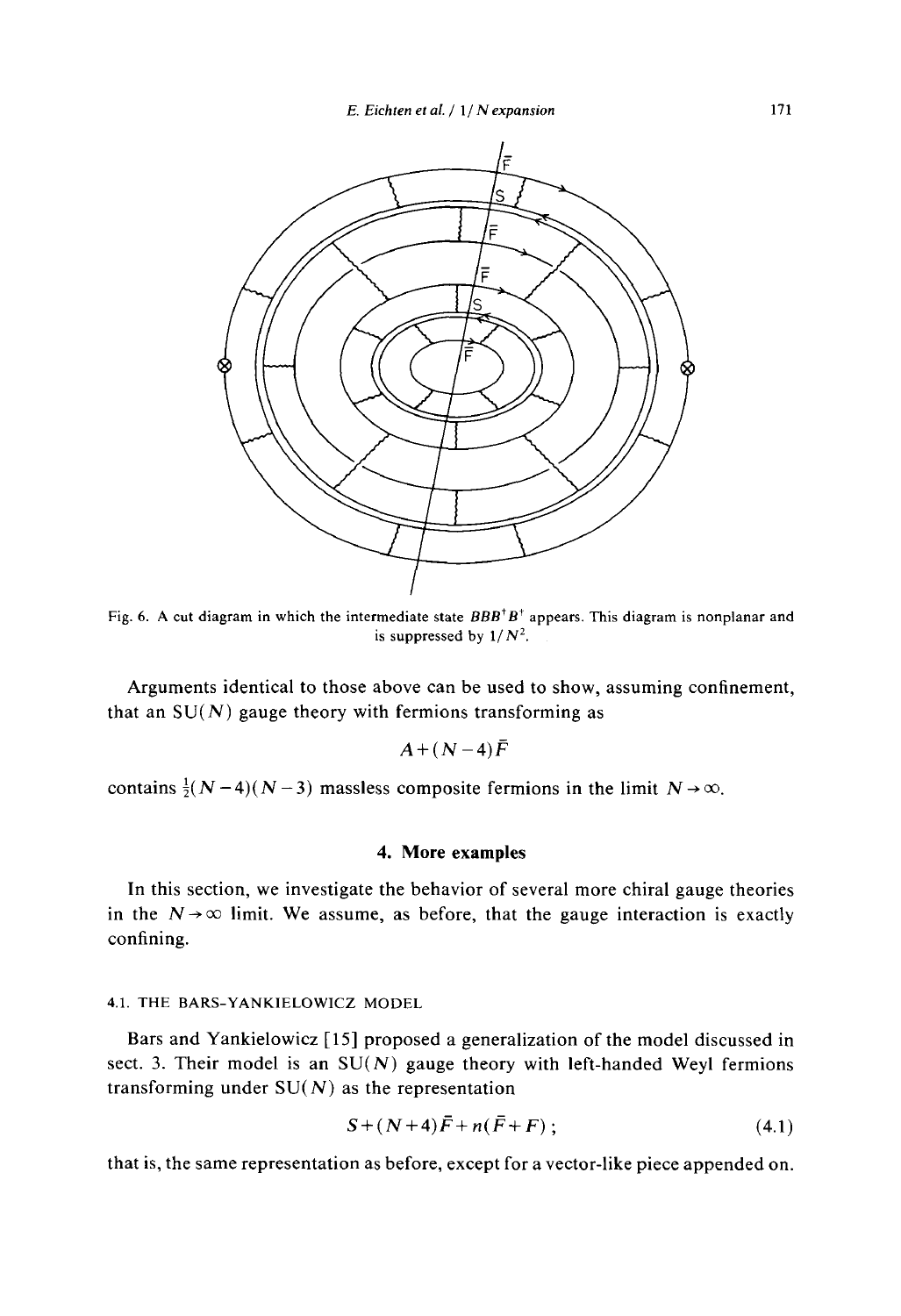This model respects a group of flavor symmetries

$$
G_f = SU(N+4+n) \times SU(n) \times U(1) \times U(1) . \tag{4.2}
$$

In ref. [15], a remarkably beautiful solution to the anomaly conditions was found. All  $G_f$  anomaly conditions are satisfied by the set of color-singlet composite fermions

$$
\overline{F}S\overline{F} + \overline{F}^{\dagger}S^{\dagger}F + F^{\dagger}SF^{\dagger}, \qquad (4.3)
$$

transforming as the representation

$$
(\square,1)+(\square,\square)+(1,\square)). \tag{4.4}
$$

under the SU( $N+4+n$ ) × SU(n) flavor symmetry.

Unfortunately, in the  $N \rightarrow \infty$  limit with *n* held fixed, this realization of the G<sub>f</sub> symmetry is not possible. Because an F loop costs a factor of  $1/N$ , the  $F^{\dagger}SF^{\dagger}$ fermions do not appear in the leading cut diagrams, and the  $G_f$  symmetry must break. An argument similar to tht applied earlier to the case of OCD shows that the SU(n) symmetry of the F's should remain unbroken. Therefore, the  $nF$ 's must condense with *n* of the  $\bar{F}$ 's, leaving the unbroken symmetry

$$
H_f = SU(N+4) \times SU(n) \times U(1) \times U(1), \qquad (4.5)
$$

or perhaps a subgroup of  $H_f$ . Only the  $\overline{F}S\overline{F}$  fermions are massless.

If the  $N \rightarrow \infty$  limit is taken with  $n/N$  of order one, however, then F loops are unsuppressed, and the realization of the  $G_f$  symmetry advocated in ref. [15] is not excluded by our arguments.

### **4.2. GEORGI'S MODELS**

Georgi [16] has recently emphasized that there are chiral generalizations of QCD with nonsimple gauge groups which are quite likely to contain massless composite fermions. Consider, for example, a model with gauge group  $SU(N) \times SU(M)$  and left-handed Weyl fermions that transform under the gauge group as the representation

$$
M(N, 1) + (\bar{N}, M) + N(1, \bar{M}). \tag{4.5}
$$

(This representation is free of gauge anomalies.) We will denote these elementary fermions as

$$
F_a^{(N,1)}, \qquad F^{(\bar{N},M)}, \qquad F_b^{(1,\bar{M})}.
$$
 (4.6)

Here  $a$  is a flavor index running from 1 to  $M$  and  $b$  is a flavor index running from 1 to  $N$ ; color indices are suppressed. This model respects the group of global flavor symmetries

$$
G_f = SU(M) \times SU(N) \times U(1)_Q,
$$

where the  $U(1)<sub>O</sub>$  charge assignments are

$$
Q(F_a^{(N,1)}) = 1, \qquad Q(F^{(\bar{N},M)}) = -1, \qquad Q(F_b^{(1,\bar{M})}) = 1. \tag{4.7}
$$

172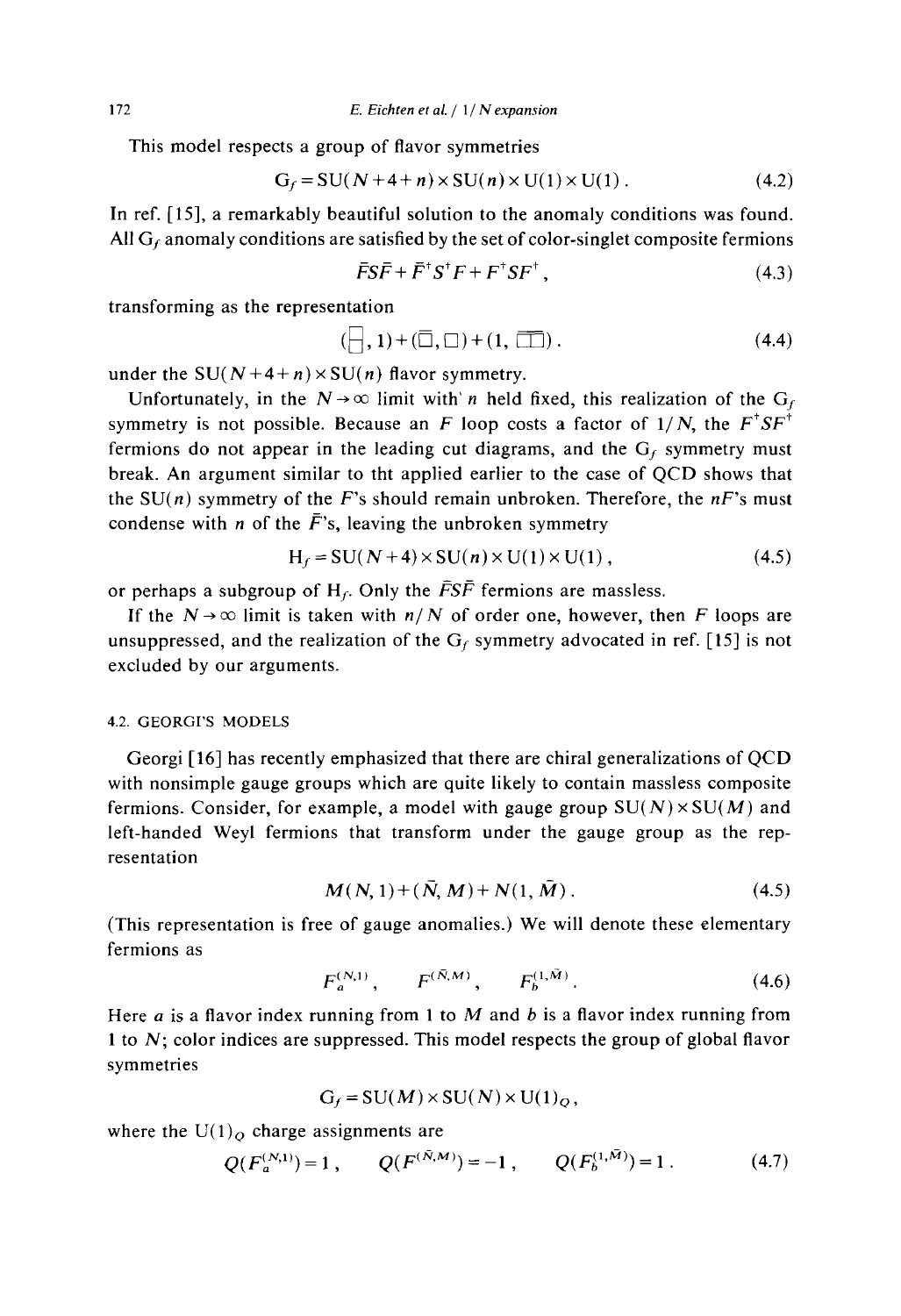It is suggested in ref. [16] that the  $G_f$  symmetry is unbroken, with the  $G_f$  anomaly conditions satisfied by the massless composite fermion multiplet

$$
B_{ab} = F_a^{(N,1)} F^{(\tilde{N},M)} F_b^{(1,\tilde{M})}, \qquad (4.8)
$$

173

which transforms as the  $(M, N)^1$  representation of  $G_f$ .

In the  $N \rightarrow \infty$  limit, with  $M/N$  fixed, the only gauge-singlet states with nonzero  $U(1)$ <sub>O</sub> charge which appear as intermediate states in the leading diagrams are the baryon B and the antibaryon  $B^{\dagger}$  (fig. 7). Since there is no candidate gauge-invariant Lorentz-invariant condensate to break the  $U(1)<sub>O</sub>$  symmetry, this symmetry must be unbroken. The U(1)<sub>O</sub> symmetry has an anomaly, tr  $Q^3$  = NM. Thus, all NM of the  $B_{ab}$ 's must be massless, in agreement with ref. [16]. Some breakdown of the  $SU(M) \times SU(N)$  symmetry cannot be excluded by our arguments, however.

Next, consider a model with gauge group  $SU(N) \times SU(M) \times SU(N)$ , and lefthanded Weyl fermions transforming under the gauge group as the representation

$$
M(N, 1, 1)^{1} + (\bar{N}, M, 1)^{-1} + (1, \bar{M}, N)^{1} + M(1, 1, \bar{N})^{-1}.
$$
 (4.9)

This model respects the flavor symmetry group

$$
G_f = SU(M)_L \times SU(M)_R \times U(1)_V, \qquad (4.10)
$$

where the  $U(1)_V$  charge assignments are indicated as superscripts in (4.9).

In the  $N \rightarrow \infty$  limit, with  $M/N$  fixed, there are no gauge-singlet fermion states which appear as intermediate states in the leading diagrams. Thus,  $G_f$  must be spontaneously broken to an anomaly-free subgroup. Since  $U(1)_V$  has no anomaly, the obvious choice for the unbroken symmetry is

$$
H_f = SU(M)_V \times U(1)_V, \qquad (4.11)
$$

as suggested in ref. [16]. Indeed, the candidate condensate

$$
F_a^{(N,1,1)} F^{(\bar{N},M,1)} F^{(1,\bar{M},N)} F_b^{(1,1,\bar{N})}, \qquad (4.12)
$$



Fig. 7. A cut planar diagram of the SU(N)  $\times$  SU(M) model in which the BB<sup>†</sup> intermediate state appears. Fermions are denoted by solid lines,  $SU(N)$  gluons by wavy lines, and  $SU(M)$  gluons by broken lines.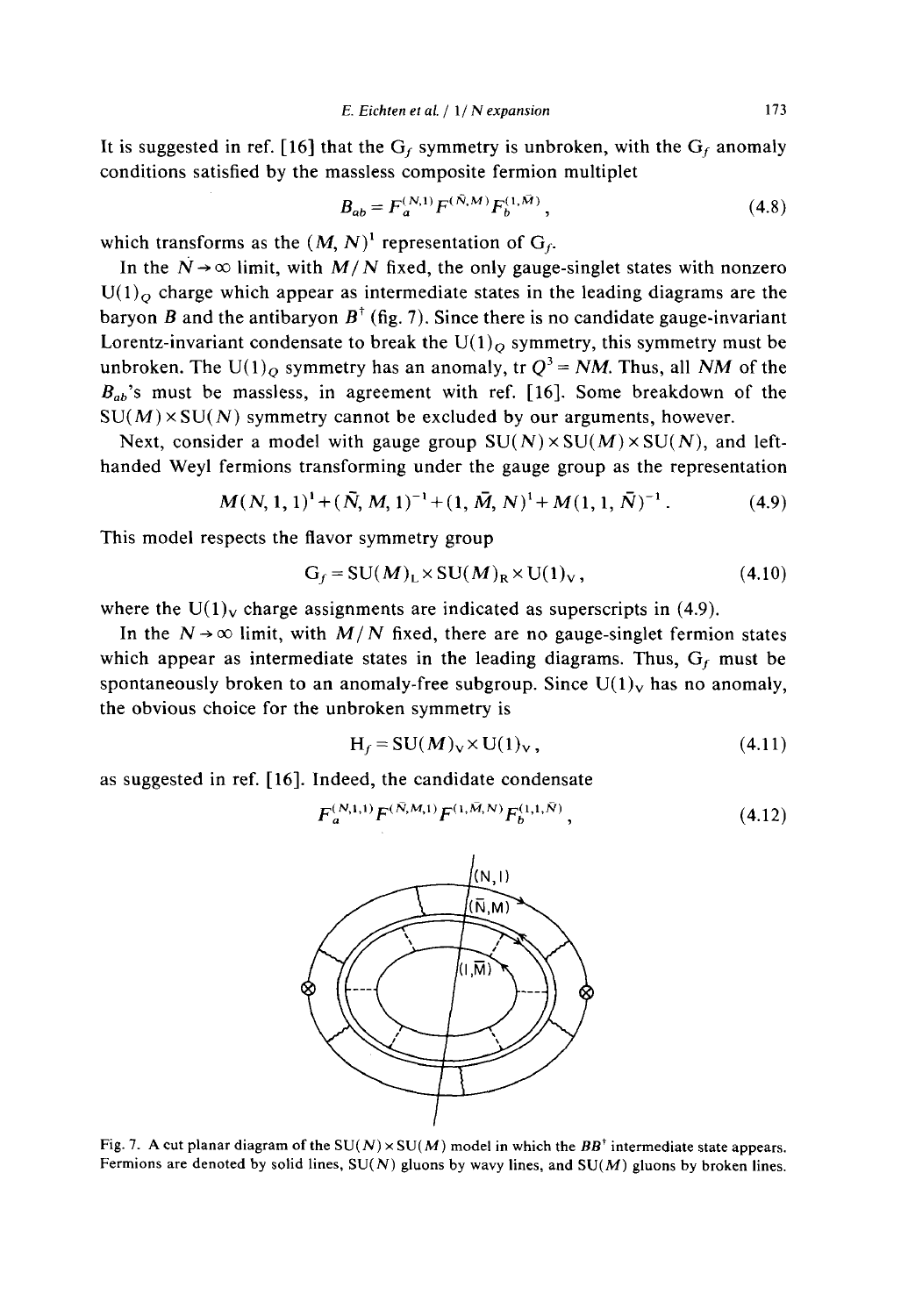capable of breaking  $G_f$  to  $H_f$ , occurs as an intermediate state in the leading diagrams. But our arguments do not exclude the possibility that the unbroken symmetry is some other anomaly-free subgroup of  $G_f$ .

It is obvious that this analysis can be extended to models with any number of simple gauge groups, supporting the conclusion of ref. [16] that "even linear Mooses" like (4.5) contain massless composite fermions, while "odd linear Mooses" like  $(4.9)$  do not.

#### 4.3. A MODEL WITH BOTH A SYMMETRIC AND AN ANTISYMMETRIC TENSOR

Our next example is an  $SU(N)$  gauge theory with left-handed Weyl fermions transforming under  $SU(N)$  as the representation

$$
S + A + 2N(\bar{F}). \tag{4.13}
$$

The number of  $\bar{F}$ 's is chosen to ensure cancellation of the SU(N) gauge anomaly. This model respects the group of flavor symmetries

$$
G_f = SU(2N) \times U(1)_Q \times U(1)_R. \tag{4.14}
$$

Under the  $U(1)$  symmetries the fermions carry the charges

$$
Q_S = 1, \t Q_A = 1, \t Q_{\tilde{F}} = -1,
$$
  
\n
$$
R_S = (N-2), \t R_a = -(N+2), \t R_{\tilde{F}} = 0.
$$
\n(4.15)

The only color-singlet states carrying nonzero  $U(1)<sub>O</sub>$  charge which appear in the cut planar diagrams of this model are the baryon states

$$
B_{Sab} = \bar{F}_a S \bar{F}_b, \qquad B_{Aab} = \bar{F}_a A \bar{F}_b, \qquad (4.16)
$$

and the corresponding antibaryons. Since there is no candidate order parameter, the U(1)<sub>0</sub> symmetry cannot be spontaneously broken. And because the U(1)<sub>0</sub> symmetry has an anomaly, tr  $Q^3 = -N^2$ , and the baryons all carry  $Q = -1$ , we know that  $N^2$  of the baryons must be massless. It follows that the SU(2N) symmetry must be spontaneously broken, because  $B_s$  and  $B_A$  transform as tensor representations of SU(2N), with more than  $N^2$  components.

Our arguments cannot determine precisely how the  $G_f$  symmetry is realized, so we will be content with presenting our possibility. The  $U(1)_R$  symmetry can be spontaneously broken by a condensate with the structure

$$
\bar{F}^{ij} S_{ij}^{\dagger} A^{jk} \bar{F}_k ; \qquad (4.17)
$$

such a state appears in the cut planar diagrams. Further condensates with the flavor quantum numbers of  $F^+F$  can break the SU(2N) flavor symmetry down to the  $SU(N)$  subgroup such that 2N transforms as  $N + N$ . The anomaly conditions for

$$
H_f = SU(N) \times U(1)_Q \tag{4.18}
$$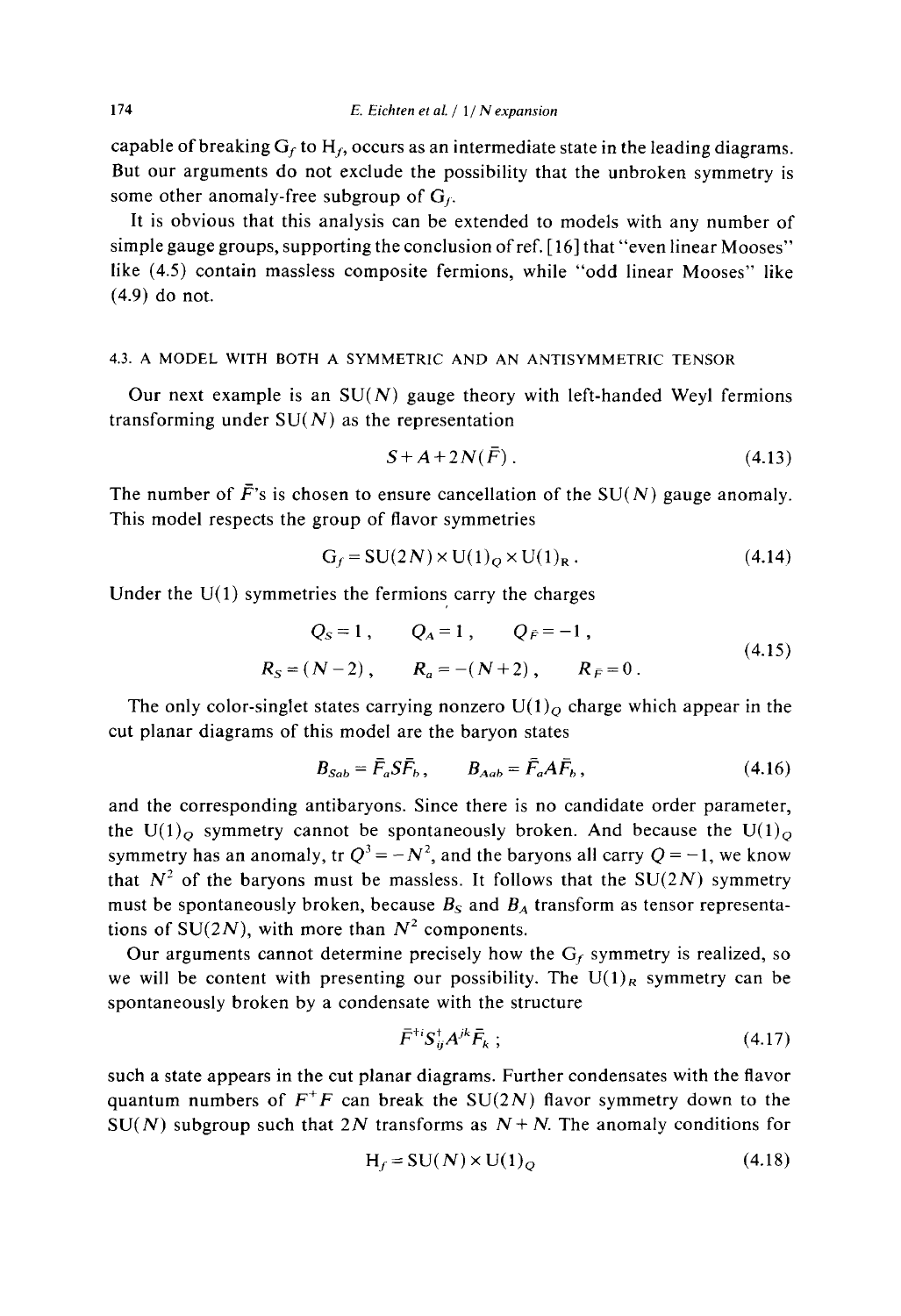are then satisfied by massless baryons transforming under  $H_f$  as

$$
\boxed{\square}^{-1} + \boxed{\square}^{-1} \tag{4.19}
$$

These massless baryons are presumably a dynamically determined mixture of the states  $B_s$  and  $B_A$ .

# 5. A chiral gauge theory with spontaneously broken gauge symmetry

Our analysis of chiral gauge theories in the  $1/N$  expansion has made essential use of the assumption of color confinement. This might be regarded as a weakness of the analysis, for one can plausibly argue that chiral gauge theories should not be expected to be confining in general [4]. One might expect instead that gaugenonsinglet bilinear condensates form which break the gauge symmetry. Such a scenario is especially credible in view of recent Monte Carlo calculations [17] that indicate that condensation of fermion pairs can occur at surprisingly short distances. Our next example emphasizes that it is not always sensible to assume that the gauge interaction is confining.

The example [12, 13] is an  $SU(N)$  gauge theory with left-handed Weyl fermions transforming under the gauge group as the representation

$$
S + \bar{A} + 8\bar{F}.\tag{5.1}
$$

The number of  $\bar{F}$ 's is chosen to ensure cancellation of the SU(N) gauge anomaly. This model respects a group

$$
G_f = SU(8) \times U(1)_Q \times U(1)_R
$$
\n(5.2)

of global flavor symmetries. The charges of the fermions under the  $U(1)$  symmetries, which are preserved in the presence of instantons, may be chosen to be

$$
Q_s = 2
$$
,  $Q_{\bar{A}} = -2$ ,  $Q_{\bar{F}} = -1$ ,  
\n $R_s = N - 2$ ,  $R_{\bar{A}} = -(N + 2)$ ,  $R_{\bar{F}} = 0$ . (5.3)

This model has a potentially interesting feature [12, 13]; one can construct a sequence of "baryon" operators of the form

$$
\bar{F}_{i_1,a} S^{i_1,i_2} (\bar{A}_{i_2,i_3} S^{i_3,i_4} \cdots \bar{A}_{i_{n-2},i_{n-1}} S^{i_{n-1},i_n}) \bar{F}_{i_n,b} \,.
$$
 (5.4)

The operators in this sequence all have the same flavor  $SU(8)$  quantum numbers, but carry different  $U(1)_R$  charges. Thus, one might expect the massless fermions in the spectrum of this model to exhibit a sort of generation structure. Indeed, solutions to the anomaly conditions can be found for chiral subgroups of  $G_f$  such that the same representation of the unbroken nonabelian flavor symmetry occurs repeatedly, tagged by a  $U(1)$  quantum number which serves to distinguish the "generations"  $[12, 13]$ .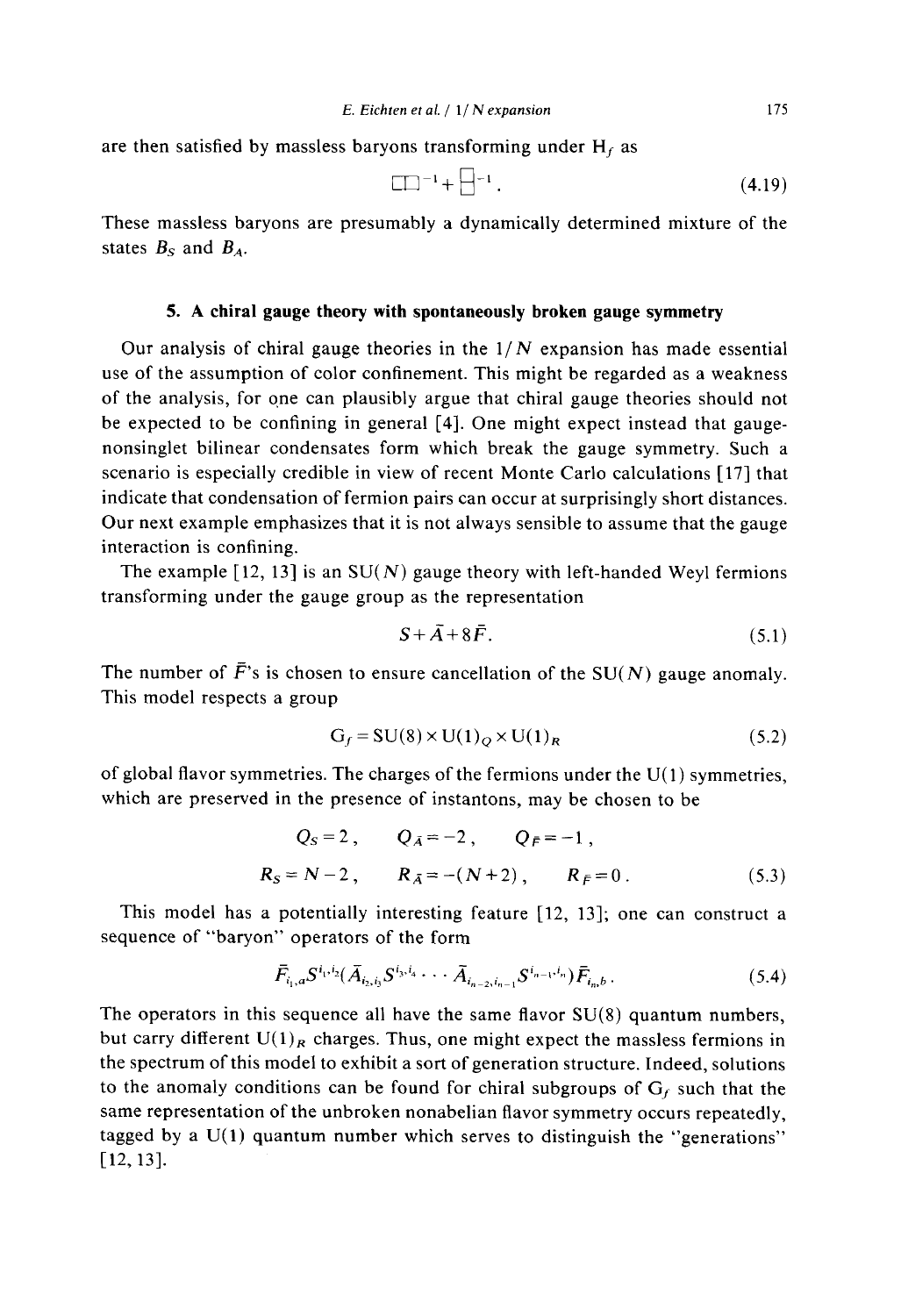Unfortunately, such a realization of the flavor symmetry is not allowed in the  $N \rightarrow \infty$  limit. Although these baryons can occur as intermediate states in cut planar diagrams, the diagrams require an  $\bar{F}$  loop, which costs a factor of  $1/N$  relative to the leading diagrams. In fact, the large- $N$  limit of this model, assuming confinement, is a theory of an infinite number of noninteracting zero-width mesons and glueballs, containing no baryons at all, just like the large- $N$  limit of QCD.

Perhaps we should be willing to modify slightly the rules for counting powers of  $1/N$ , as applied to this model. For if there are order N massless baryon species (as required to satisfy the anomaly condition if a chiral subgroup of  $G_f$  is unbroken), all selected from the sequence (5.4), then this dynamically generated degeneracy could compensate for the formal  $1/N$  suppression of the  $\overline{F}$  loop, and allow baryon-antibaryon thresholds to occur in the  $N \rightarrow \infty$  limit. But even with this modification, the analysis of the model runs into trouble.

To appreciate the trouble, we must consider the realization of the  $U(1)_Q$  symmetry. The  $U(1)_{\Omega}$  charge of a state simply counts the difference between the number of upstairs color indices and downstairs color indices carried by the state. Thus the  $U(1)$ <sub>o</sub> charge vanishes for any gauge-singlet state which can be constructed without the aid of an N-index  $\varepsilon$  symbol. Since states involving the  $\varepsilon$  symbol cannot occur in cut planar diagrams (an upstairs index is always followed by a downstairs index), all gauge-singlet states which appear in cut planar diagrams have vanishing  $U(1)<sub>o</sub>$ charge.

The U(1)<sub>O</sub> charge has no U(1)<sup>3</sup><sub>O</sub> anomaly, but it does have a U(1)<sub>O</sub> ("gravitational") anomaly; we have tr  $Q = -6N$  for the elementary fermions. Since no candidate gauge-singlet condensate with a  $U(1)_{O}$  charge occurs in the cut planar diagrams, the U(1)<sub>o</sub> symmetry cannot be spontaneously broken in the  $N \rightarrow \infty$  limit, if confinement is assumed. On the other hand, the  $U(1)<sub>O</sub>$  symmetry cannot be unbroken, because there are no gauge-singlet baryon states with  $U(1)_{O}$  charge in the  $N \rightarrow \infty$  limit with which to satisfy the U(1)<sub>Q</sub> anomaly condition. We have reached a contradiction.

The simplest way out of this difficulty is to give up the assumption of color confinement; if the theory is in a Higgs phase or Coulomb phase, then there can be physical states which are not  $SU(N)$  singlets. It is, in fact, not at all implausible that the gauge symmetry of this model should be spontaneously broken. In perturbation theory, there is an attractive interaction in the adjoint channel between S and  $\overline{A}$ . If the adjoint order parameter

$$
\mathbf{S}^{ij}\vec{\mathbf{A}}_{ik} \tag{5.5}
$$

condenses, it can be expected to break the gauge symmetry in a manner which admits no "complementary" confinement interpretation [5, 18]. (And indeed, in the  $N \rightarrow \infty$  limit, this channel is as attractive in perturbation theory as the channel  $S^{ij}F_i$ ; it ties for the distinction of being the most attractive channel.) For example, the adjoint order parameter could break  $SU(N)$  down to the (nonconfining) abelian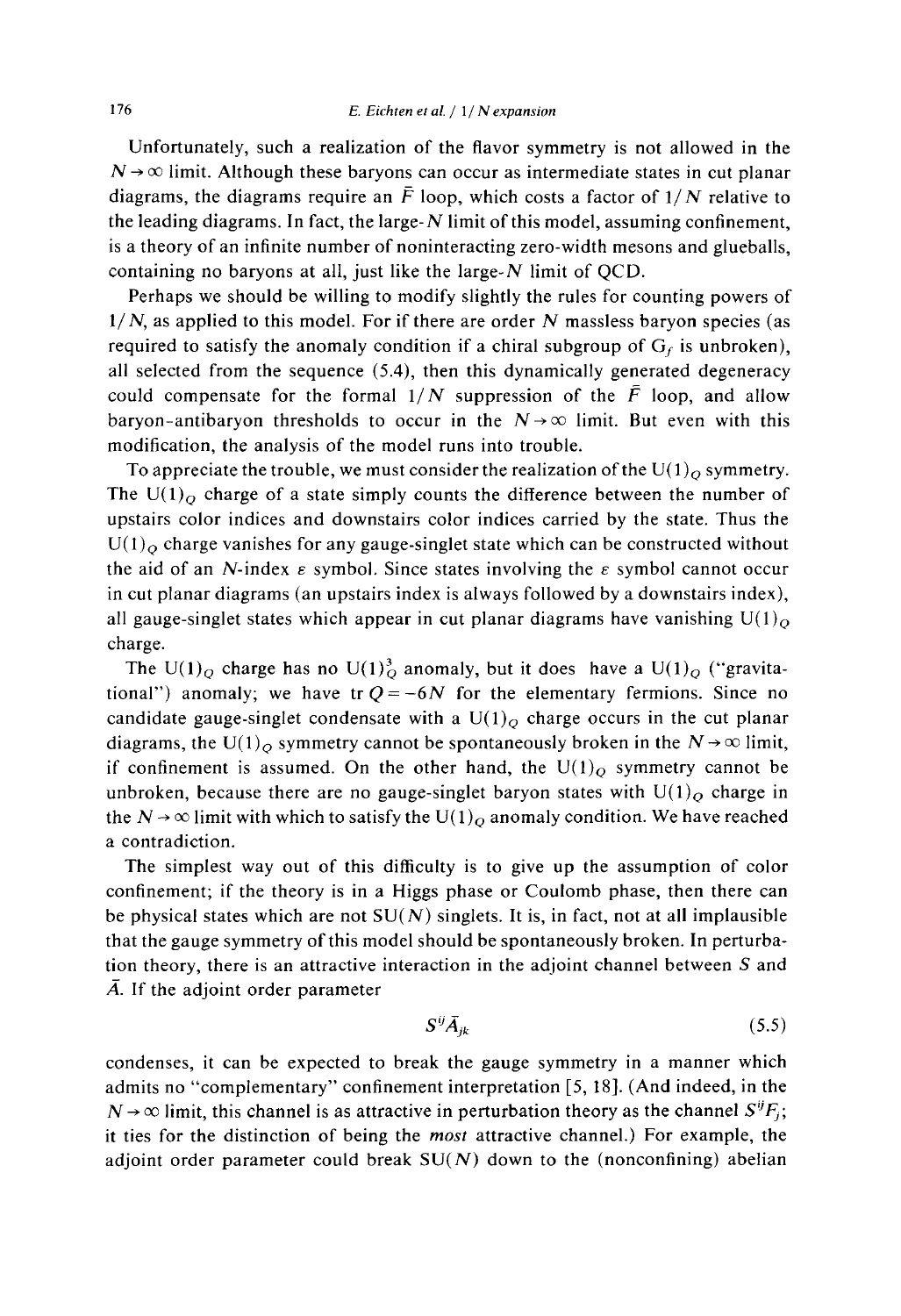subgroup  $U(1)^{N-1}$ ; the theory is then in a Coulomb phase. This choice might be supported by a "tumbling" picture [4]: the adjoint order parameter might first break  $SU(N)$  to  $SU(N-1) \times U(1)$ . Then  $SU(N-1)$ , getting strong at a slightly lower scale might become broken to  $SU(N-2) \times U(1)$ . And so on.

But we cannot say, on the basis of our large- $N$  arguments, exactly how the gauge symmetry is realized in the  $N \rightarrow \infty$  limit. We can say only that the SU(N) gauge interaction must be confining; there are physical states which are not  $SU(N)$  singlets.

# 6. Conclusions

In sect. 5, we describe a chiral gauge theory in which color fails to be confined in the  $N \rightarrow \infty$  limit. That model differs from those considered earlier in this paper in that there is an attractive channel in perturbation theory in which a bilinear fermion condensate can form that transforms as the adjoint representation of the gauge group. If such a condensate actually forms, it can be expected to break the gauge symmetry in a manner which admits no complementary confinement interpretation [5, 18]. (The condensate preserves a  $Z_N$  symmetry by which states can be classified.) Thus, by appealing to the  $1/N$  expansion, we have merely verified by a nonperturbative argument what might have been naively expected on the basis of perturbation theory.

In the models considered in sects. 3 and 4, however, it is not possible to construct any scalar fermion bilinear which transforms trivially under the center  $Z_N$  of the gauge group. The condensation of a fermion bilinear in one of these models should admit a complementary confinement interpretation [5, 18]. Thus, our assumption that all physical states are color singlets seems sensible, and the conclusion that these models contain massless composite fermions carries some force.

Much remains to be learned about the nonperturbative dynamics of chiral gauge theories. Present attempts to determine how these theories behave involve some guesswork. But we have found that formal arguments based on the  $1/N$  expansion provide reinforcement for what might otherwise be expected merely on the grounds of simplicity, and put these expectations on a firmer basis.

One of us (J.P.) thanks David Kaplan and Ann Nelson, and two of us (R.D.P. and D.Z.) thank Barbara and Fridger Schrempp for useful discussions.

#### **References**

- [1] G. 't Hooft, in Recent developments in gauge theories, ed. G. 't Hooft et al. (Plenum, New York, 1980)
- [2] D. Weingarten, Phys. Rev. Lett. 51 (1983) 1830
- [3] C. Vafa and E. Witten, Nucl. Phys. B234 (1984) 173
- [4] S. Raby, S. Dimopoulos and L. Susskind, Nucl. Phys. B169 (1980) 373
- [5] S. Dimopoulos, S. Raby and L. Susskind, Nucl. Phys. B173 (1980) 208